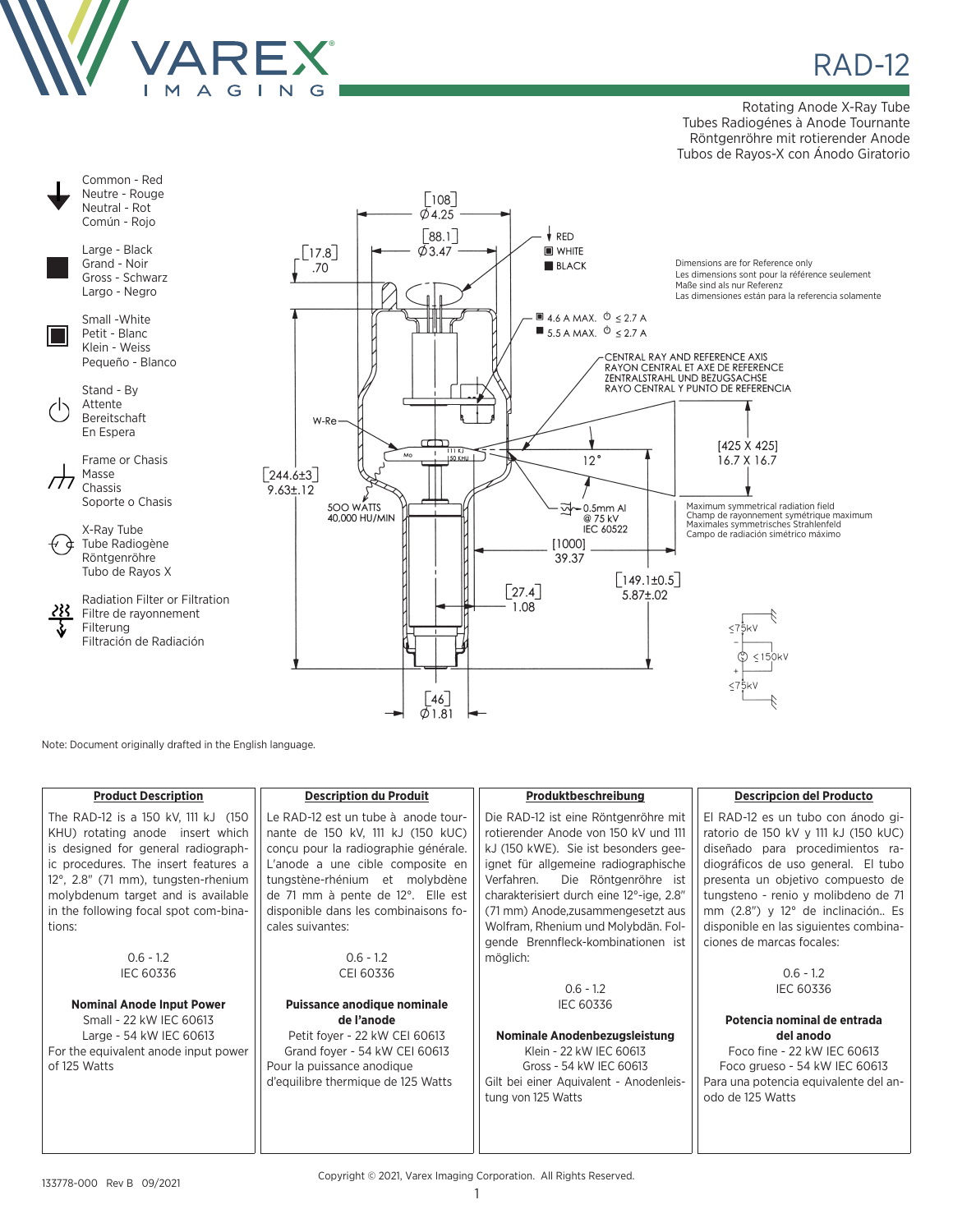

Single Load Ratings IEC 60613 Abaques de Chargepour Pose Unique CEI 60613 Brennfleck - Belastungskurven IEC 60613 Diagramas de Exposición Radiográfica IEC 60613

## 3 Ø Constant Potential



**60 HZ - 3,450 RPM**



| $ For 1Ø$ and other applications, please                                | Pour 10 et autre applications, prière                         | Für 10 und andere Anwendungen,                                                             | Para 10 y otras aplicaciones, por favor                                                                          |
|-------------------------------------------------------------------------|---------------------------------------------------------------|--------------------------------------------------------------------------------------------|------------------------------------------------------------------------------------------------------------------|
| consult the manufacturer.                                               | de consulter le Fabricant.                                    | konsultieren mit dem Fabrikant, bitte.                                                     | consulte a la Compañia.                                                                                          |
| Nominal anode input power for the<br>lanode heat content 40%. IEC 60613 | Puissance calorifique nominale de<br>ll'anode: 40%, CEI 60613 | Thermische Anodenbezugsleistung<br>bei einer Wärmespeicherung von 40%.<br><b>IEC 60613</b> | Aproximadamente el poder de<br>penetracion para obtener un<br>almacenaje de calor del anodo de<br>40%, IEC 60613 |

## Copyright © 2021, Varex Imaging Corporation. All Rights Reserved.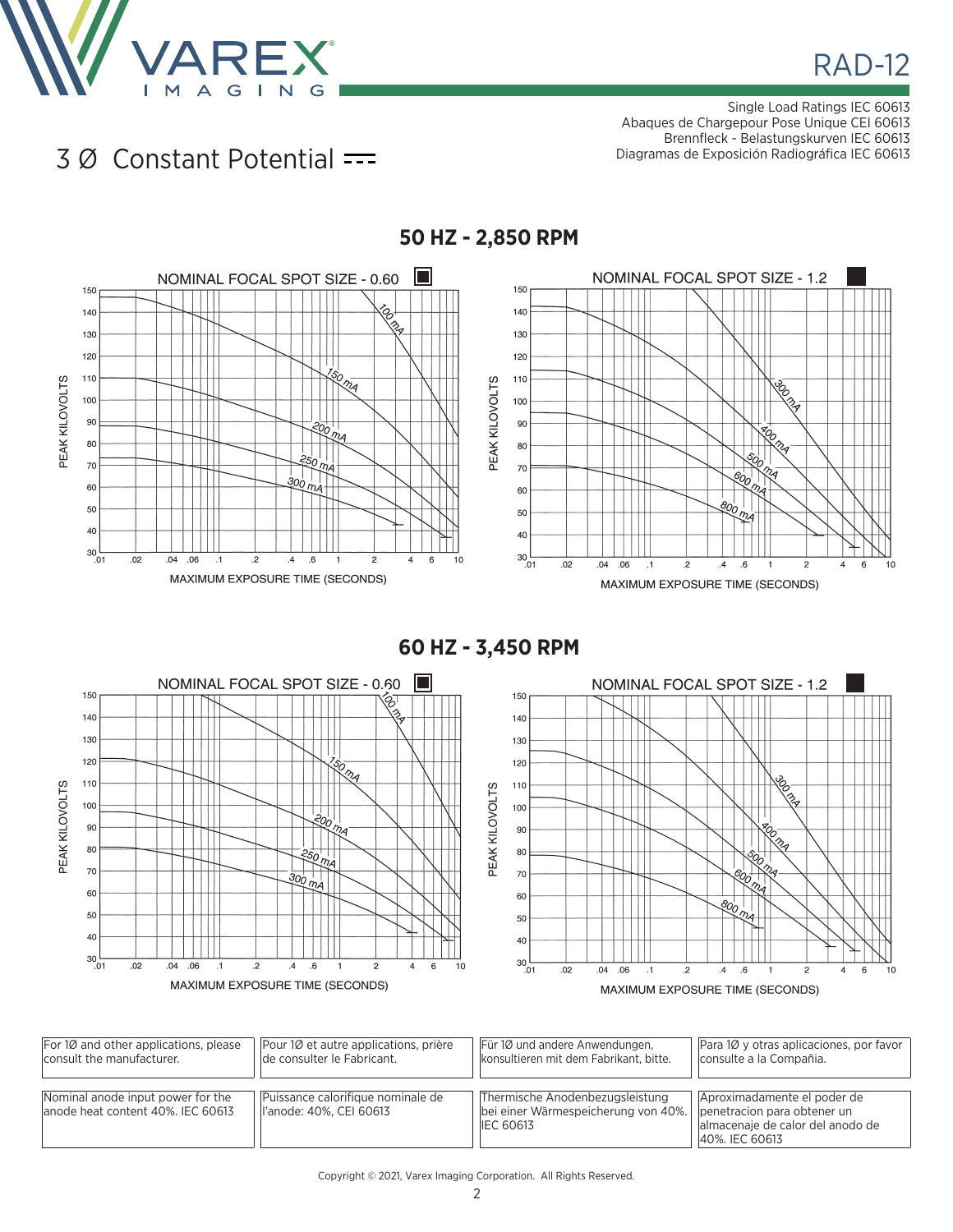

Filament Emission Charts IEC 60613 Abaques d' Émissions des Filaments CEI 60613 Glühfadenemissionsdiagramm IEC 60613 Curvas de Emisión de los Filamentos IEC 60613

## 3 Ø Constant Potential



| Note:<br>exposure time, and target speed. | Remarque: | Anmerkung:<br>When using these emission curves LLors de l'utilisation de ces abagues Venn Sie diese Emissionskurven für Si utiliza estas curvas de emisión para<br> for trial exposures, refer to the power  pour des expositions d'essai, référez-  Testaufnahmen verwenden, beziehen <br>rating curves shown for maximum vous aux courbes maximales de kV. Sie sich hierbei auf die entsprechenden curvas de gradación de potencia para<br>kV, tube emission, filament current,  d'émission du filament, de temps  Nennleistungskurven für max. kV-  <br>$\vert$ d'exposition et de vitesse de rotation. $\vert\,\vert$ Werte, Röhrenemission, Heizstrom, $\vert\,\vert$ corriente en los filamentos, tiempo de $\vert\,\vert$ | Nota:<br>exposiciones de prueba, refiérase a las<br>el máximo de kV, tubo de emisión, |
|-------------------------------------------|-----------|----------------------------------------------------------------------------------------------------------------------------------------------------------------------------------------------------------------------------------------------------------------------------------------------------------------------------------------------------------------------------------------------------------------------------------------------------------------------------------------------------------------------------------------------------------------------------------------------------------------------------------------------------------------------------------------------------------------------------------|---------------------------------------------------------------------------------------|
|                                           |           | lund Anodendrehzahl.                                                                                                                                                                                                                                                                                                                                                                                                                                                                                                                                                                                                                                                                                                             | exposión, y a las curvas de velocidad  <br>del obietivo.                              |